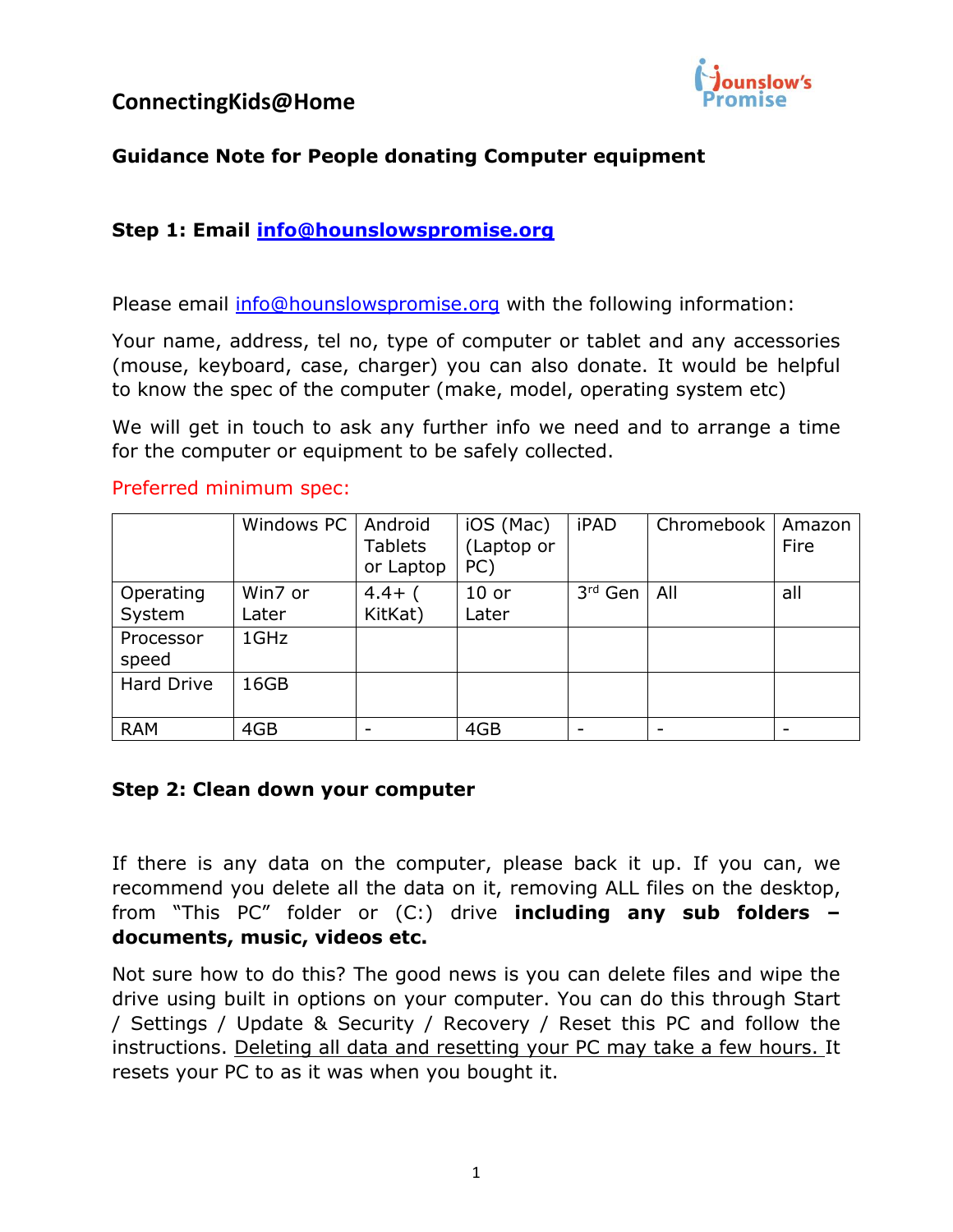## **ConnectingKids@Home**



Similar systems work for Chromebook (Settings / Reset / Powerwash) and Mac (Disk Utility).

Here's a few useful YouTube videos:

<https://www.youtube.com/watch?v=lz1IFjUectM>- For PCs

<https://www.youtube.com/watch?v=6G3DoHafno4> – For ChromeBook

<https://www.youtube.com/watch?v=Ls8tN-jzAlk> – For MAC

*If you have any problems, email us and we can arrange for someone to give you a call, and for remote log on to your computer if need be. You may need to give them access – here's an explanation of how it works.* 

[https://www.youtube.com/watch?v=fTiGI\\_amQpg](https://www.youtube.com/watch?v=fTiGI_amQpg) [https://support.google.com/chrome/answer/1649523?co=GENIE.Platform%](https://support.google.com/chrome/answer/1649523?co=GENIE.Platform%3DDesktop&hl=en&oco=1) [3DDesktop&hl=en&oco=1](https://support.google.com/chrome/answer/1649523?co=GENIE.Platform%3DDesktop&hl=en&oco=1) - Giving someone remote access to your computer. You'll need to have Chrome browser installed.

### **Factory default settings**

When you reset your device to Factory default, do not set any password, or if you have to, use **UserID:** admin | **Password:** password

If you can't work out how to reset your device to factory settings and we can't log on remotely to help, please delete your data from all folders manually through the Recycle Bin on your PC/Mac. If you have any passwords please change your username (ID) to **admin** & password to **password. The reset will be re-done in any case by our school tech teams.**

### **Step 3: Having your computer collected**

We'll arrange a collection time with you. Our volunteers will be security checked (DBS or GoodSAM) and will call when they arrive, put an empty box by your front door and wait for you to put the computer etc in it. They'll then complete a collection sheet logging all the items donated which will be scanned to us and we'll email the record to you.